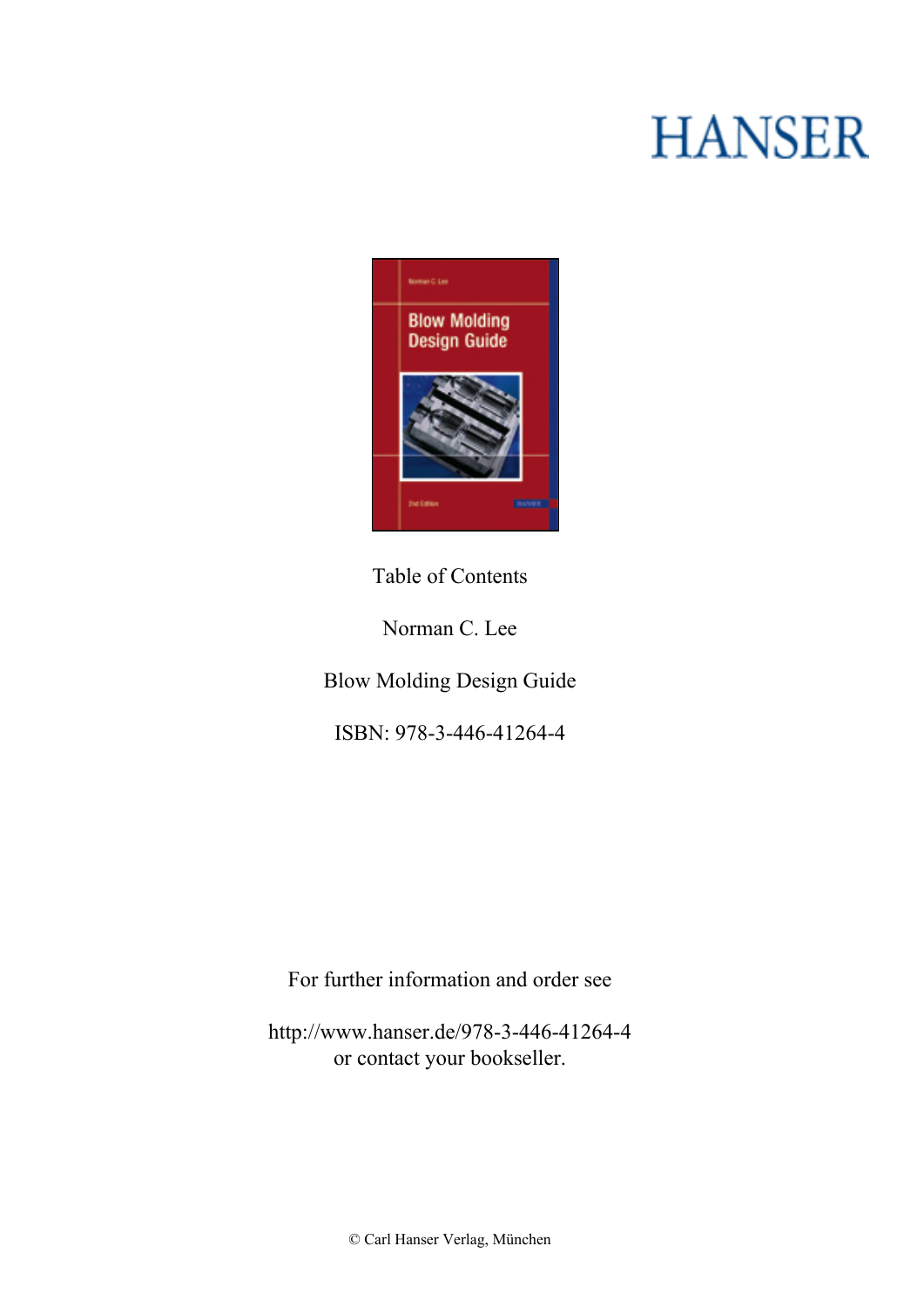## **Contents**

| $\mathbf{1}$            |     |                                                                   |  |  |  |  |  |  |
|-------------------------|-----|-------------------------------------------------------------------|--|--|--|--|--|--|
|                         | 1.1 |                                                                   |  |  |  |  |  |  |
|                         | 1.2 |                                                                   |  |  |  |  |  |  |
|                         | 1.3 |                                                                   |  |  |  |  |  |  |
|                         | 1.4 |                                                                   |  |  |  |  |  |  |
|                         | 1.5 |                                                                   |  |  |  |  |  |  |
| 2                       |     |                                                                   |  |  |  |  |  |  |
|                         | 2.1 |                                                                   |  |  |  |  |  |  |
|                         | 2.2 |                                                                   |  |  |  |  |  |  |
|                         |     | Six Perspectives on the New Manufacturing Enterprise  10<br>2.2.1 |  |  |  |  |  |  |
|                         | 2.3 | Product Design and Development Management System (PD2MS) 12       |  |  |  |  |  |  |
|                         |     | 2.3.1                                                             |  |  |  |  |  |  |
|                         |     | 2.3.2                                                             |  |  |  |  |  |  |
|                         |     | 2.3.3                                                             |  |  |  |  |  |  |
|                         |     | 2.3.4                                                             |  |  |  |  |  |  |
|                         | 2.4 |                                                                   |  |  |  |  |  |  |
|                         |     |                                                                   |  |  |  |  |  |  |
| 3                       |     |                                                                   |  |  |  |  |  |  |
|                         | 3.1 |                                                                   |  |  |  |  |  |  |
|                         |     | 3.1.1                                                             |  |  |  |  |  |  |
|                         |     | 3.1.2                                                             |  |  |  |  |  |  |
|                         |     | 3.1.3                                                             |  |  |  |  |  |  |
|                         | 3.2 |                                                                   |  |  |  |  |  |  |
|                         | 3.3 |                                                                   |  |  |  |  |  |  |
|                         |     | 3.3.1                                                             |  |  |  |  |  |  |
|                         |     | 3.3.2                                                             |  |  |  |  |  |  |
|                         | 3.4 |                                                                   |  |  |  |  |  |  |
|                         | 3.5 |                                                                   |  |  |  |  |  |  |
|                         |     | 3.5.1                                                             |  |  |  |  |  |  |
|                         |     | 3.5.2                                                             |  |  |  |  |  |  |
|                         | 3.6 |                                                                   |  |  |  |  |  |  |
| $\overline{\mathbf{4}}$ |     |                                                                   |  |  |  |  |  |  |
|                         | 4.1 |                                                                   |  |  |  |  |  |  |
|                         | 4.2 | Bottle Design Concepts for Extrusion Blow Molding of HDPE  38     |  |  |  |  |  |  |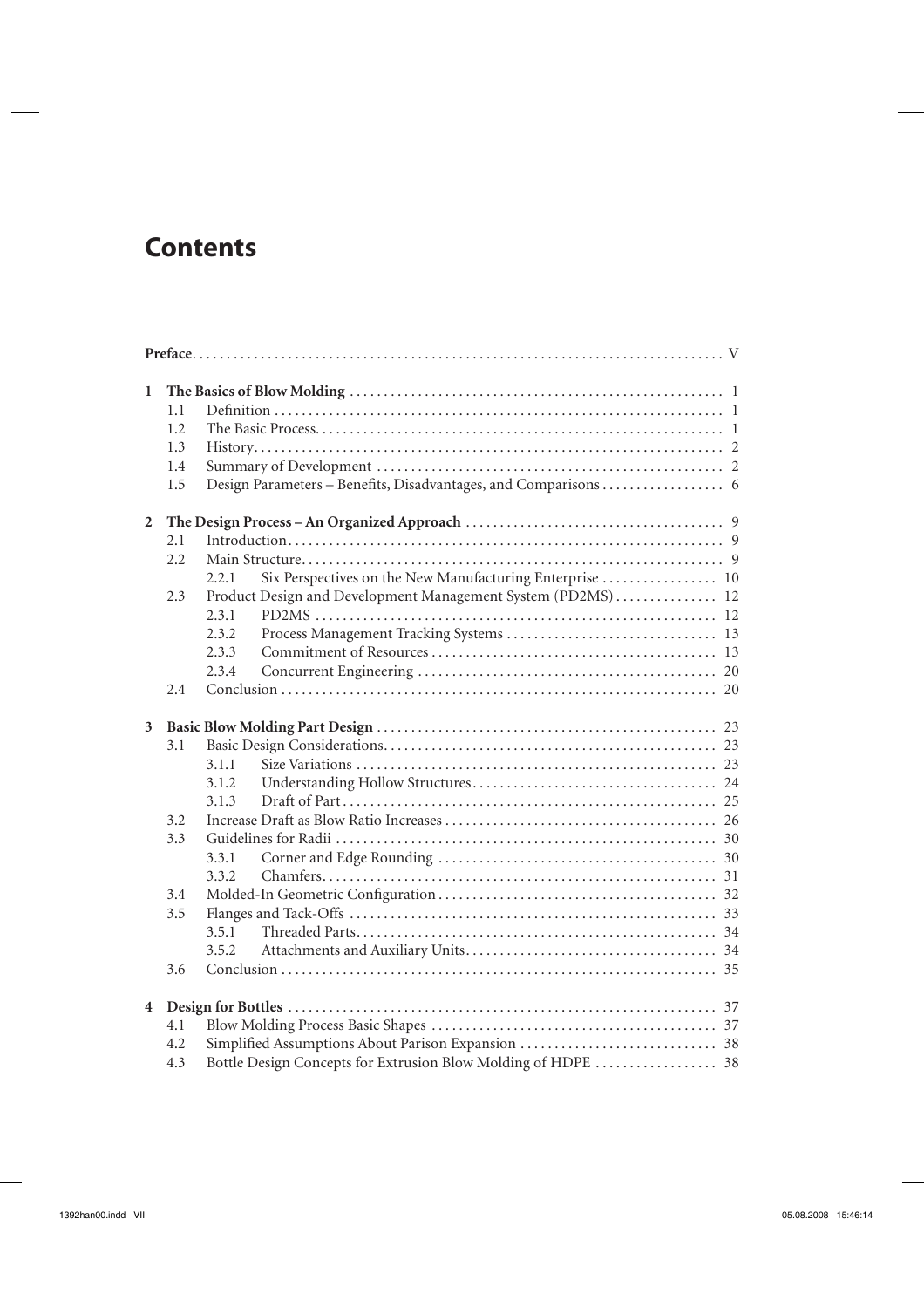|   |     | 4.3.1 |                                                         |  |
|---|-----|-------|---------------------------------------------------------|--|
|   |     | 4.3.2 |                                                         |  |
|   |     | 4.3.3 |                                                         |  |
|   | 4.4 |       |                                                         |  |
|   |     | 4.4.1 |                                                         |  |
|   |     | 4.4.2 |                                                         |  |
|   |     | 4.4.3 |                                                         |  |
|   |     | 4.4.4 |                                                         |  |
|   |     | 4.4.5 |                                                         |  |
|   |     | 4.4.6 |                                                         |  |
|   |     | 4.4.7 |                                                         |  |
|   |     | 4.4.8 |                                                         |  |
| 5 |     |       |                                                         |  |
|   | 5.1 |       |                                                         |  |
|   |     | 5.1.1 |                                                         |  |
|   |     | 5.1.2 |                                                         |  |
|   |     | 5.1.3 | Resin/Fiberglass Lay-up and Structural Foam Molding  53 |  |
|   |     | 5.1.4 |                                                         |  |
|   | 5.2 |       |                                                         |  |
|   | 5.3 |       |                                                         |  |
|   | 5.4 |       |                                                         |  |
|   | 5.5 |       |                                                         |  |
|   | 5.6 |       |                                                         |  |
|   | 5.7 |       |                                                         |  |
|   |     | 5.7.1 |                                                         |  |
|   |     | 5.7.2 |                                                         |  |
|   |     | 5.7.3 |                                                         |  |
|   |     | 5.7.4 |                                                         |  |
|   | 5.8 |       |                                                         |  |
|   | 5.9 |       |                                                         |  |
|   |     |       |                                                         |  |
| 6 |     |       |                                                         |  |
|   | 6.1 |       |                                                         |  |
|   | 6.2 |       |                                                         |  |
|   |     | 6.2.1 |                                                         |  |
|   |     | 6.2.2 |                                                         |  |
|   | 6.3 |       |                                                         |  |
|   | 6.4 |       |                                                         |  |
|   |     | 6.4.1 |                                                         |  |
|   |     | 6.4.2 |                                                         |  |
|   |     | 6.4.3 |                                                         |  |
|   | 6.5 |       |                                                         |  |
|   |     | 6.5.1 |                                                         |  |
|   |     | 6.5.2 |                                                         |  |
|   |     |       | 6.5.2.1 Examples: Using Normalized Thickness Curves 76  |  |
|   | 6.6 |       |                                                         |  |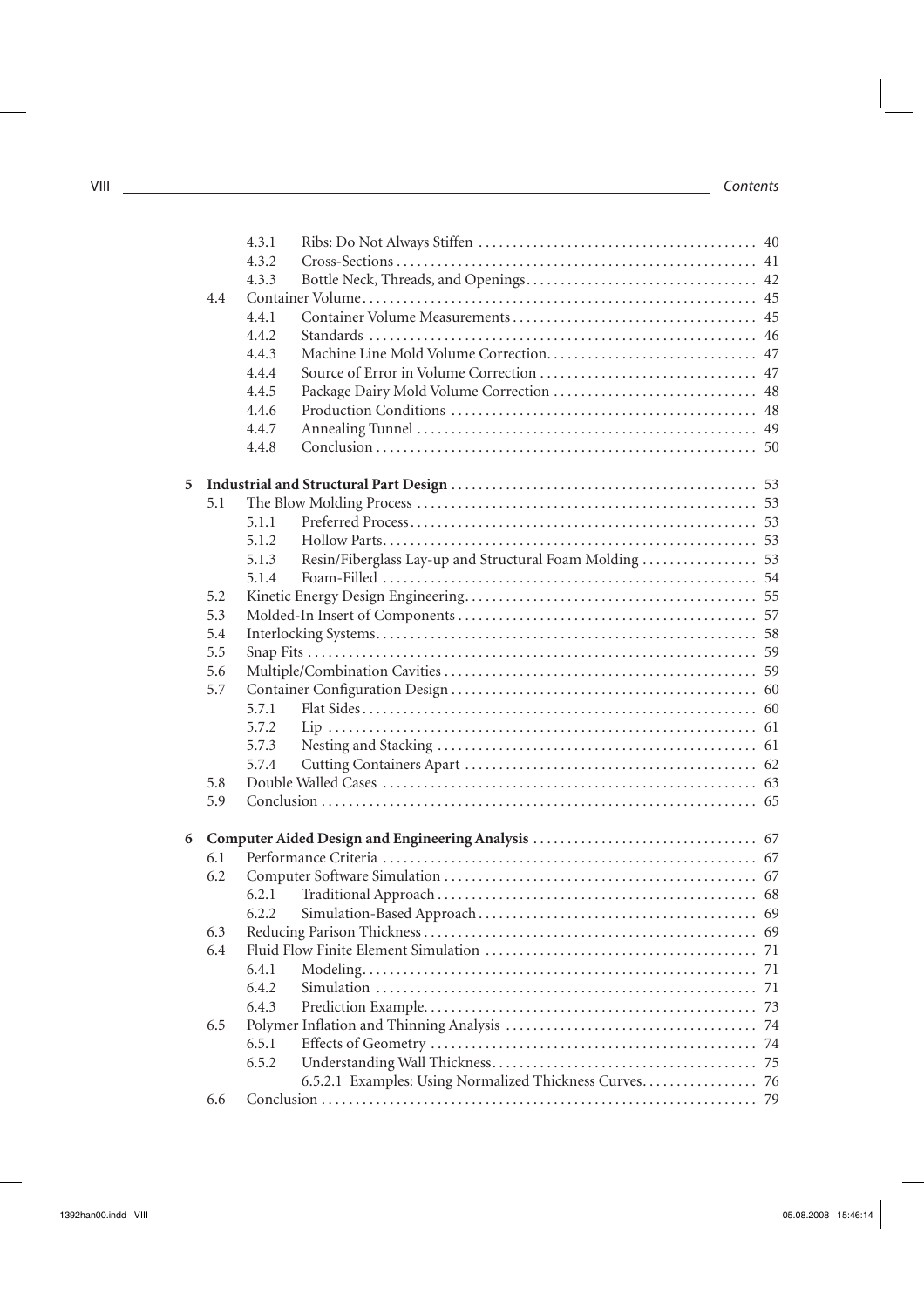|   | 7.1 |       |                                                                     |  |
|---|-----|-------|---------------------------------------------------------------------|--|
|   |     | 7.1.1 |                                                                     |  |
|   | 7.2 |       |                                                                     |  |
|   |     | 7.2.1 | Homopolymers, Copolymers, and Terpolymers 83                        |  |
|   |     | 7.2.2 |                                                                     |  |
|   |     | 7.2.3 |                                                                     |  |
|   |     | 7.2.4 |                                                                     |  |
|   |     |       |                                                                     |  |
|   |     |       |                                                                     |  |
|   |     |       |                                                                     |  |
|   |     |       | 7.2.4.4 Additives, Fillers, and Reinforcing Agents  86              |  |
|   | 7.3 |       |                                                                     |  |
|   |     | 7.3.1 |                                                                     |  |
|   |     | 7.3.2 |                                                                     |  |
|   |     | 7.3.3 |                                                                     |  |
|   |     | 7.3.4 |                                                                     |  |
|   |     | 7.3.5 |                                                                     |  |
|   |     | 7.3.6 |                                                                     |  |
|   |     | 7.3.7 | Basic Polymer Parameters and Their Effect on Product Properties  89 |  |
|   | 7.4 |       |                                                                     |  |
|   |     | 7.4.1 |                                                                     |  |
|   |     | 7.4.2 |                                                                     |  |
|   |     | 7.4.3 |                                                                     |  |
|   |     | 7.4.4 |                                                                     |  |
|   |     | 7.4.5 |                                                                     |  |
|   |     | 7.4.6 |                                                                     |  |
|   | 7.5 |       |                                                                     |  |
|   | 7.6 |       |                                                                     |  |
|   | 7.7 |       |                                                                     |  |
|   |     |       |                                                                     |  |
| 8 |     |       |                                                                     |  |
|   | 8.1 |       |                                                                     |  |
|   |     | 8.1.1 |                                                                     |  |
|   |     | 8.1.2 |                                                                     |  |
|   |     | 8.1.3 |                                                                     |  |
|   |     |       |                                                                     |  |
|   |     |       |                                                                     |  |
|   |     |       |                                                                     |  |
|   |     | 8.1.4 |                                                                     |  |
|   |     |       |                                                                     |  |
|   |     |       |                                                                     |  |
|   |     |       |                                                                     |  |
|   |     | 8.1.5 |                                                                     |  |
|   |     | 8.1.6 |                                                                     |  |
|   |     |       |                                                                     |  |
|   |     |       |                                                                     |  |
|   |     |       |                                                                     |  |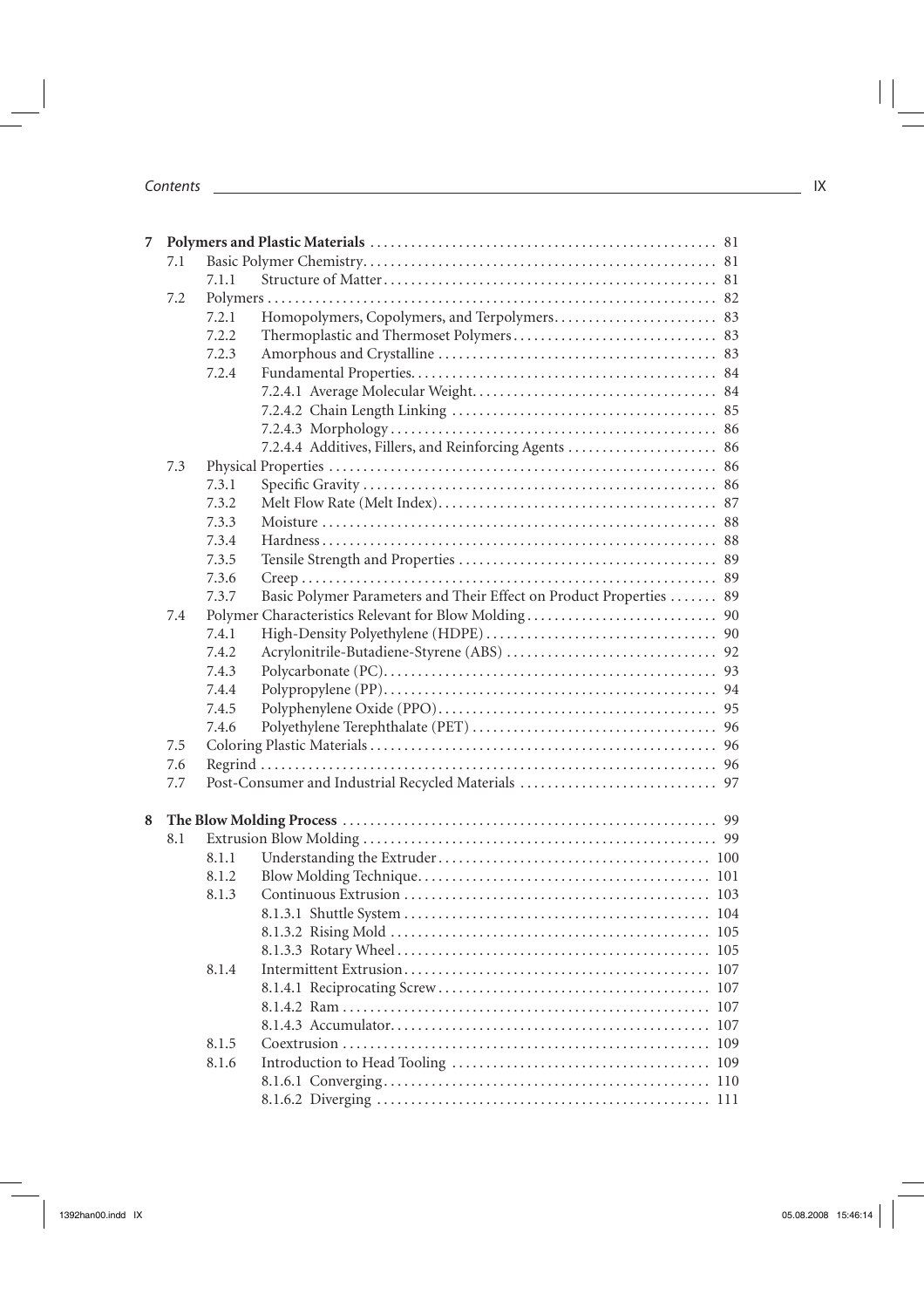| 8.1.7<br>8.2<br>8.2.1<br>8.2.2<br>8.3<br>8.3.1<br>8.3.2<br>8.4<br>9<br>9.1<br>9.1.1<br>9.1.2<br>Intermittent and Continuous Extrusion Blow Molding  124<br>9.1.3<br>Methods of Continuous Coextrusion Blow Molding  126<br>9.1.4<br>9.2<br>Mold Inclining System and Computer Controlled Mold Oscillating<br>9.2.1<br>The Three-Dimensional Technology of Suction Blow Molding  132<br>9.2.2<br>Three-Dimensionally Curved Blow Moldings 134<br>9.2.3<br>9.3<br>9.3.1<br>9.3.2<br>9.4<br>9.5<br>9.5.1<br>9.5.2<br>9.6<br>10.2 Mold Materials<br>10.2.1<br>10.2.2<br>10.2.3<br>10.3<br>10.3.1<br>10.3.2<br>10.3.3<br>10.3.4<br>10.3.5 |  |                                                |  |
|--------------------------------------------------------------------------------------------------------------------------------------------------------------------------------------------------------------------------------------------------------------------------------------------------------------------------------------------------------------------------------------------------------------------------------------------------------------------------------------------------------------------------------------------------------------------------------------------------------------------------------------|--|------------------------------------------------|--|
|                                                                                                                                                                                                                                                                                                                                                                                                                                                                                                                                                                                                                                      |  | Part Weight and Wall Thickness Adjustment  112 |  |
|                                                                                                                                                                                                                                                                                                                                                                                                                                                                                                                                                                                                                                      |  |                                                |  |
|                                                                                                                                                                                                                                                                                                                                                                                                                                                                                                                                                                                                                                      |  |                                                |  |
|                                                                                                                                                                                                                                                                                                                                                                                                                                                                                                                                                                                                                                      |  |                                                |  |
|                                                                                                                                                                                                                                                                                                                                                                                                                                                                                                                                                                                                                                      |  |                                                |  |
|                                                                                                                                                                                                                                                                                                                                                                                                                                                                                                                                                                                                                                      |  |                                                |  |
|                                                                                                                                                                                                                                                                                                                                                                                                                                                                                                                                                                                                                                      |  |                                                |  |
|                                                                                                                                                                                                                                                                                                                                                                                                                                                                                                                                                                                                                                      |  |                                                |  |
|                                                                                                                                                                                                                                                                                                                                                                                                                                                                                                                                                                                                                                      |  |                                                |  |
|                                                                                                                                                                                                                                                                                                                                                                                                                                                                                                                                                                                                                                      |  |                                                |  |
|                                                                                                                                                                                                                                                                                                                                                                                                                                                                                                                                                                                                                                      |  |                                                |  |
|                                                                                                                                                                                                                                                                                                                                                                                                                                                                                                                                                                                                                                      |  |                                                |  |
|                                                                                                                                                                                                                                                                                                                                                                                                                                                                                                                                                                                                                                      |  |                                                |  |
|                                                                                                                                                                                                                                                                                                                                                                                                                                                                                                                                                                                                                                      |  |                                                |  |
|                                                                                                                                                                                                                                                                                                                                                                                                                                                                                                                                                                                                                                      |  |                                                |  |
|                                                                                                                                                                                                                                                                                                                                                                                                                                                                                                                                                                                                                                      |  |                                                |  |
|                                                                                                                                                                                                                                                                                                                                                                                                                                                                                                                                                                                                                                      |  |                                                |  |
|                                                                                                                                                                                                                                                                                                                                                                                                                                                                                                                                                                                                                                      |  |                                                |  |
|                                                                                                                                                                                                                                                                                                                                                                                                                                                                                                                                                                                                                                      |  |                                                |  |
|                                                                                                                                                                                                                                                                                                                                                                                                                                                                                                                                                                                                                                      |  |                                                |  |
|                                                                                                                                                                                                                                                                                                                                                                                                                                                                                                                                                                                                                                      |  |                                                |  |
|                                                                                                                                                                                                                                                                                                                                                                                                                                                                                                                                                                                                                                      |  |                                                |  |
|                                                                                                                                                                                                                                                                                                                                                                                                                                                                                                                                                                                                                                      |  |                                                |  |
|                                                                                                                                                                                                                                                                                                                                                                                                                                                                                                                                                                                                                                      |  |                                                |  |
|                                                                                                                                                                                                                                                                                                                                                                                                                                                                                                                                                                                                                                      |  |                                                |  |
|                                                                                                                                                                                                                                                                                                                                                                                                                                                                                                                                                                                                                                      |  |                                                |  |
|                                                                                                                                                                                                                                                                                                                                                                                                                                                                                                                                                                                                                                      |  |                                                |  |
|                                                                                                                                                                                                                                                                                                                                                                                                                                                                                                                                                                                                                                      |  |                                                |  |
|                                                                                                                                                                                                                                                                                                                                                                                                                                                                                                                                                                                                                                      |  |                                                |  |
|                                                                                                                                                                                                                                                                                                                                                                                                                                                                                                                                                                                                                                      |  |                                                |  |
|                                                                                                                                                                                                                                                                                                                                                                                                                                                                                                                                                                                                                                      |  |                                                |  |
|                                                                                                                                                                                                                                                                                                                                                                                                                                                                                                                                                                                                                                      |  |                                                |  |
|                                                                                                                                                                                                                                                                                                                                                                                                                                                                                                                                                                                                                                      |  |                                                |  |
|                                                                                                                                                                                                                                                                                                                                                                                                                                                                                                                                                                                                                                      |  |                                                |  |
|                                                                                                                                                                                                                                                                                                                                                                                                                                                                                                                                                                                                                                      |  |                                                |  |
|                                                                                                                                                                                                                                                                                                                                                                                                                                                                                                                                                                                                                                      |  |                                                |  |
|                                                                                                                                                                                                                                                                                                                                                                                                                                                                                                                                                                                                                                      |  |                                                |  |
|                                                                                                                                                                                                                                                                                                                                                                                                                                                                                                                                                                                                                                      |  |                                                |  |
|                                                                                                                                                                                                                                                                                                                                                                                                                                                                                                                                                                                                                                      |  |                                                |  |
|                                                                                                                                                                                                                                                                                                                                                                                                                                                                                                                                                                                                                                      |  |                                                |  |
|                                                                                                                                                                                                                                                                                                                                                                                                                                                                                                                                                                                                                                      |  |                                                |  |
|                                                                                                                                                                                                                                                                                                                                                                                                                                                                                                                                                                                                                                      |  |                                                |  |
|                                                                                                                                                                                                                                                                                                                                                                                                                                                                                                                                                                                                                                      |  |                                                |  |
|                                                                                                                                                                                                                                                                                                                                                                                                                                                                                                                                                                                                                                      |  |                                                |  |
|                                                                                                                                                                                                                                                                                                                                                                                                                                                                                                                                                                                                                                      |  |                                                |  |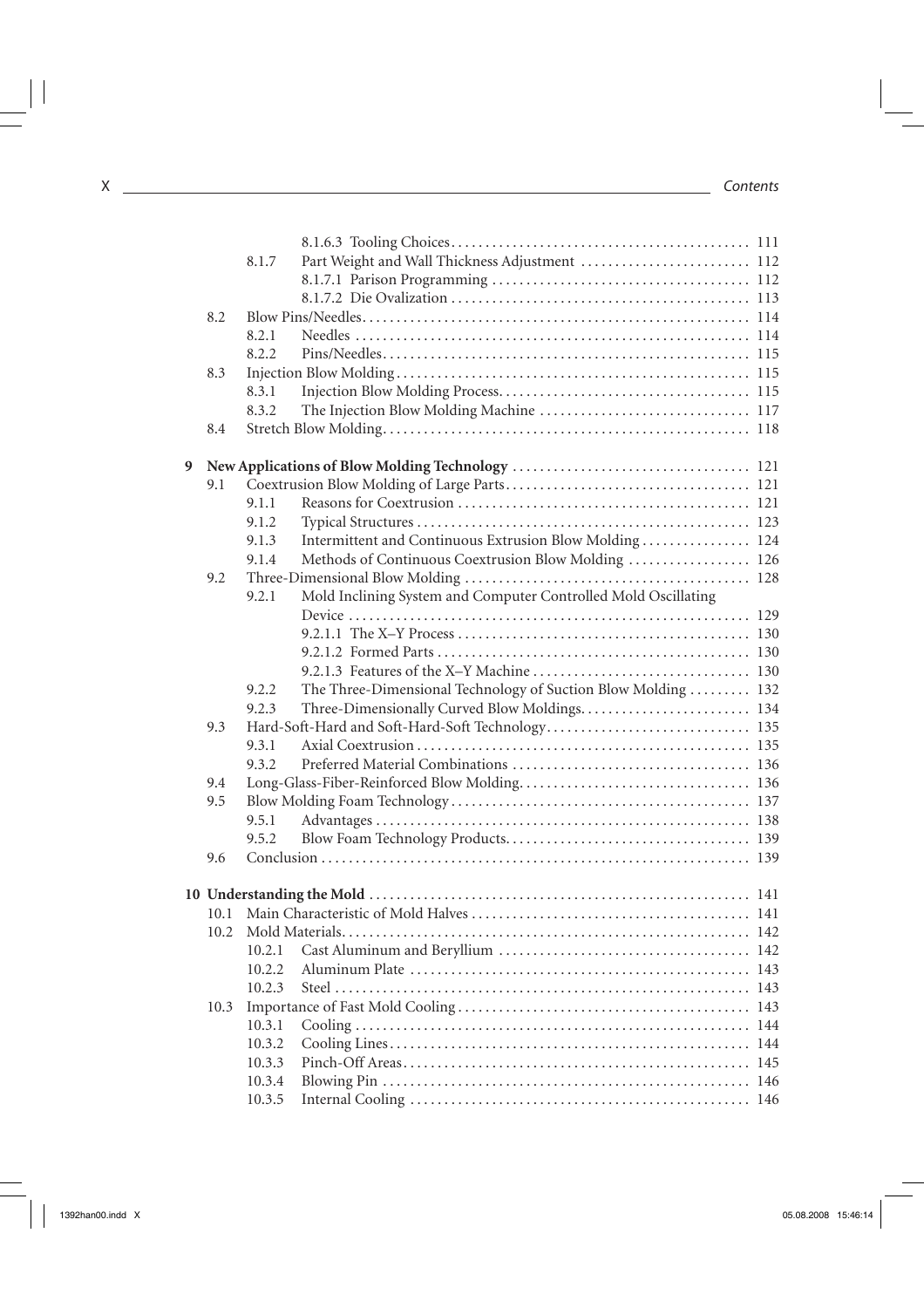|      | 10.4.1 |                                                               |  |
|------|--------|---------------------------------------------------------------|--|
|      | 10.4.2 |                                                               |  |
| 10.5 |        |                                                               |  |
| 10.6 |        | Effects of Air and Moisture Trapped in the Mold - Venting 149 |  |
| 10.7 |        |                                                               |  |
| 10.8 |        |                                                               |  |
| 10.9 |        |                                                               |  |
|      | 10.9.1 |                                                               |  |
|      | 10.9.2 |                                                               |  |
|      | 10.9.3 |                                                               |  |
|      | 10.9.4 |                                                               |  |
|      |        |                                                               |  |
|      |        |                                                               |  |
|      |        |                                                               |  |
|      |        |                                                               |  |
|      |        | 10.10.4 Materials for Parison Cavity and Core Rods  158       |  |
|      |        |                                                               |  |
|      |        |                                                               |  |
|      |        |                                                               |  |
|      |        |                                                               |  |
|      |        |                                                               |  |
|      |        |                                                               |  |
|      |        |                                                               |  |
|      |        |                                                               |  |
|      |        | 11 Computer Aided Design and Engineering for Mold Making  165 |  |
|      |        |                                                               |  |
| 11.2 |        |                                                               |  |
|      | 11.2.1 |                                                               |  |
|      | 11.2.2 |                                                               |  |
|      | 11.2.3 |                                                               |  |
| 11.3 |        | Utilizing CAD/CAM in a Mold Making Organization  167          |  |
|      | 11.3.1 |                                                               |  |
|      | 11.3.2 |                                                               |  |
|      |        |                                                               |  |
|      |        |                                                               |  |
|      |        |                                                               |  |
|      |        |                                                               |  |
|      | 12.2.1 |                                                               |  |
|      | 12.2.2 |                                                               |  |
|      | 12.2.3 |                                                               |  |
|      | 12.2.4 |                                                               |  |
|      | 12.2.5 |                                                               |  |
|      | 12.2.6 |                                                               |  |
| 12.3 |        |                                                               |  |
|      | 12.3.1 |                                                               |  |
|      | 12.3.2 |                                                               |  |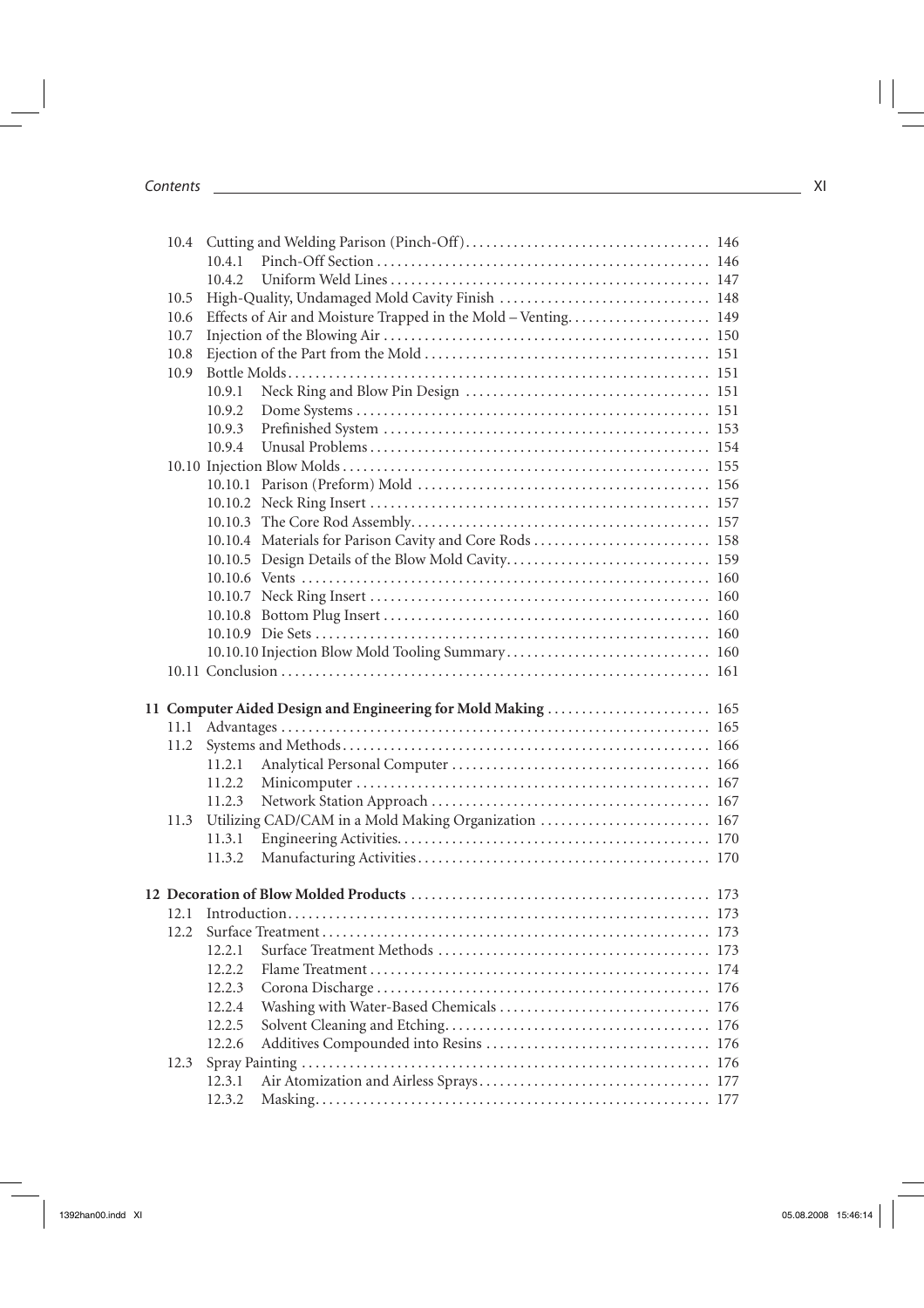|      | 12.3.3 |                                                                        |  |
|------|--------|------------------------------------------------------------------------|--|
|      | 12.3.4 |                                                                        |  |
|      | 12.3.5 |                                                                        |  |
| 12.4 |        |                                                                        |  |
|      | 12.4.1 |                                                                        |  |
| 12.5 |        |                                                                        |  |
|      | 12.5.1 |                                                                        |  |
| 12.6 |        |                                                                        |  |
|      | 12.6.1 |                                                                        |  |
| 12.7 |        |                                                                        |  |
|      | 12.7.1 |                                                                        |  |
| 12.8 |        |                                                                        |  |
| 12.9 |        |                                                                        |  |
|      | 12.9.1 |                                                                        |  |
|      | 12.9.2 |                                                                        |  |
|      |        |                                                                        |  |
|      | 12.9.3 |                                                                        |  |
|      | 12.9.4 |                                                                        |  |
|      | 12.9.5 |                                                                        |  |
|      |        |                                                                        |  |
|      |        |                                                                        |  |
|      |        |                                                                        |  |
| 13.1 |        |                                                                        |  |
| 13.2 |        |                                                                        |  |
| 13.3 |        |                                                                        |  |
| 13.4 |        |                                                                        |  |
| 13.5 |        |                                                                        |  |
|      |        | 13.5.1 The Cutting Machine - Round Parts versus Parts with Corners 192 |  |
|      |        |                                                                        |  |
| 14.1 |        |                                                                        |  |
|      |        |                                                                        |  |
| 14.2 |        |                                                                        |  |
| 14.3 |        |                                                                        |  |
| 14.4 |        |                                                                        |  |
|      | 14.4.1 |                                                                        |  |
|      | 14.4.2 |                                                                        |  |
|      | 14.4.3 |                                                                        |  |
|      | 14.4.4 |                                                                        |  |
|      | 14.4.5 | Setup and Purging of Material from Previous Product Run  197           |  |
|      |        |                                                                        |  |
|      |        |                                                                        |  |
| A.1  |        |                                                                        |  |
|      |        |                                                                        |  |
|      | A.1.1  |                                                                        |  |
|      |        |                                                                        |  |
|      |        |                                                                        |  |
|      |        |                                                                        |  |
|      |        |                                                                        |  |
|      |        |                                                                        |  |